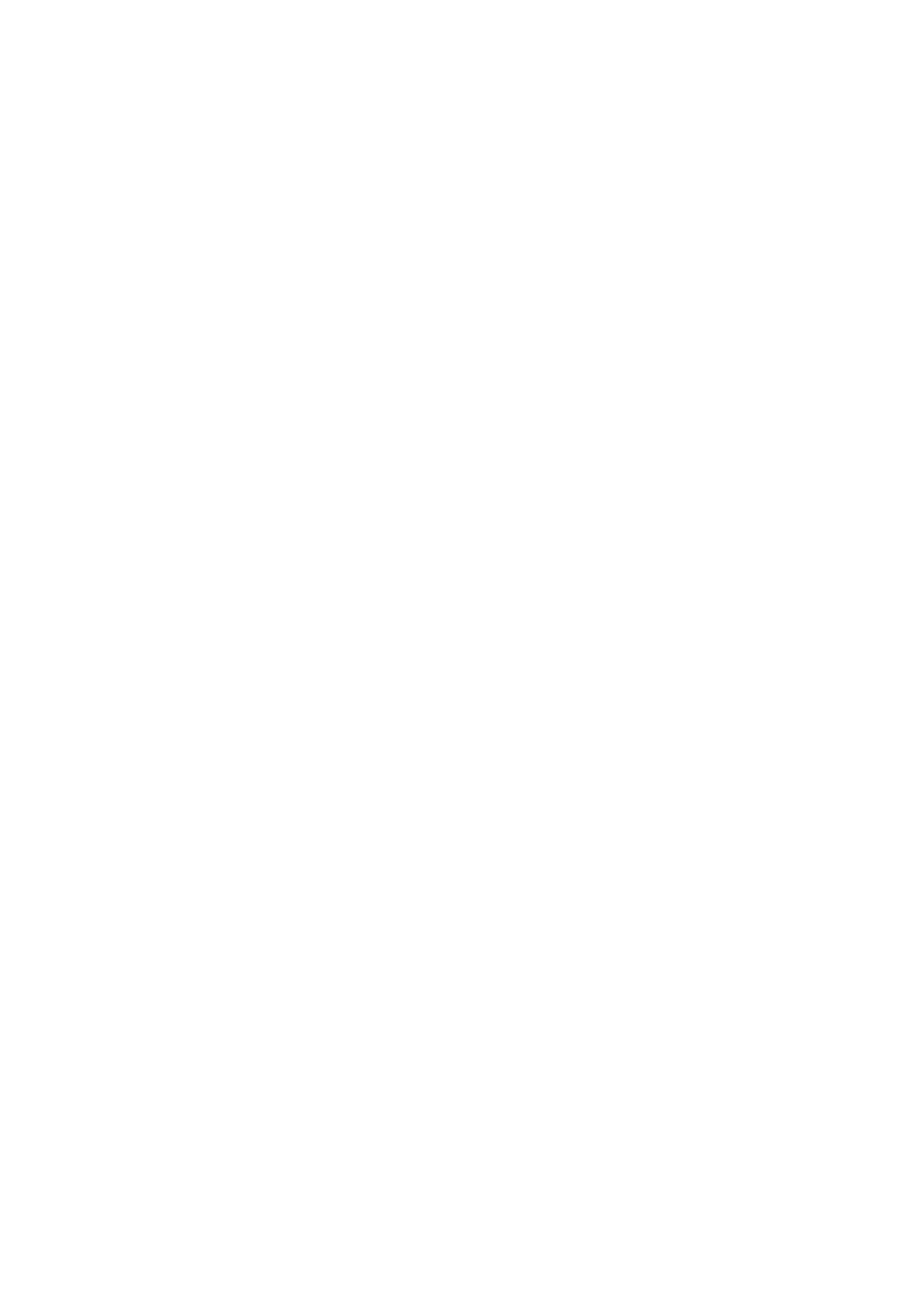## **Contents**

| <b>1 Package Contents</b>                | 2  |
|------------------------------------------|----|
| <b>2 Cautions And Advices</b>            | 3  |
| 2.1 Care And Maintenance                 | 3  |
| 2.2 Special Notes To Adults              | 3  |
| 2.3 Battery Warning                      | 3  |
| 2.4 Pay Attention To Safe Use            | 4  |
| <b>3 Battery Safety</b>                  | 5  |
| 3.1 Batteries Requirements (Transmitter) | 5  |
| 3.2 Battery Guidelines                   | 5  |
| <b>4 Charging Introductions</b>          | 6  |
| 4.1 In The Transmitter                   | 6  |
| 4.2 In The Robot                         | 6  |
| <b>5 Remote Controls And Robot</b>       | 7  |
| <b>6 Remote Control Function</b>         | 9  |
| 6.1 Basic Function                       | 9  |
| <b>7 Smart Dialogue</b>                  | 11 |
| <b>8 Play With the APP</b>               | 12 |
| 8.1 Download                             | 12 |
| 8.2 Basic Icons                          | 12 |
| 8.3 Control                              | 12 |
| 9 Common Issue&Solutions                 | 16 |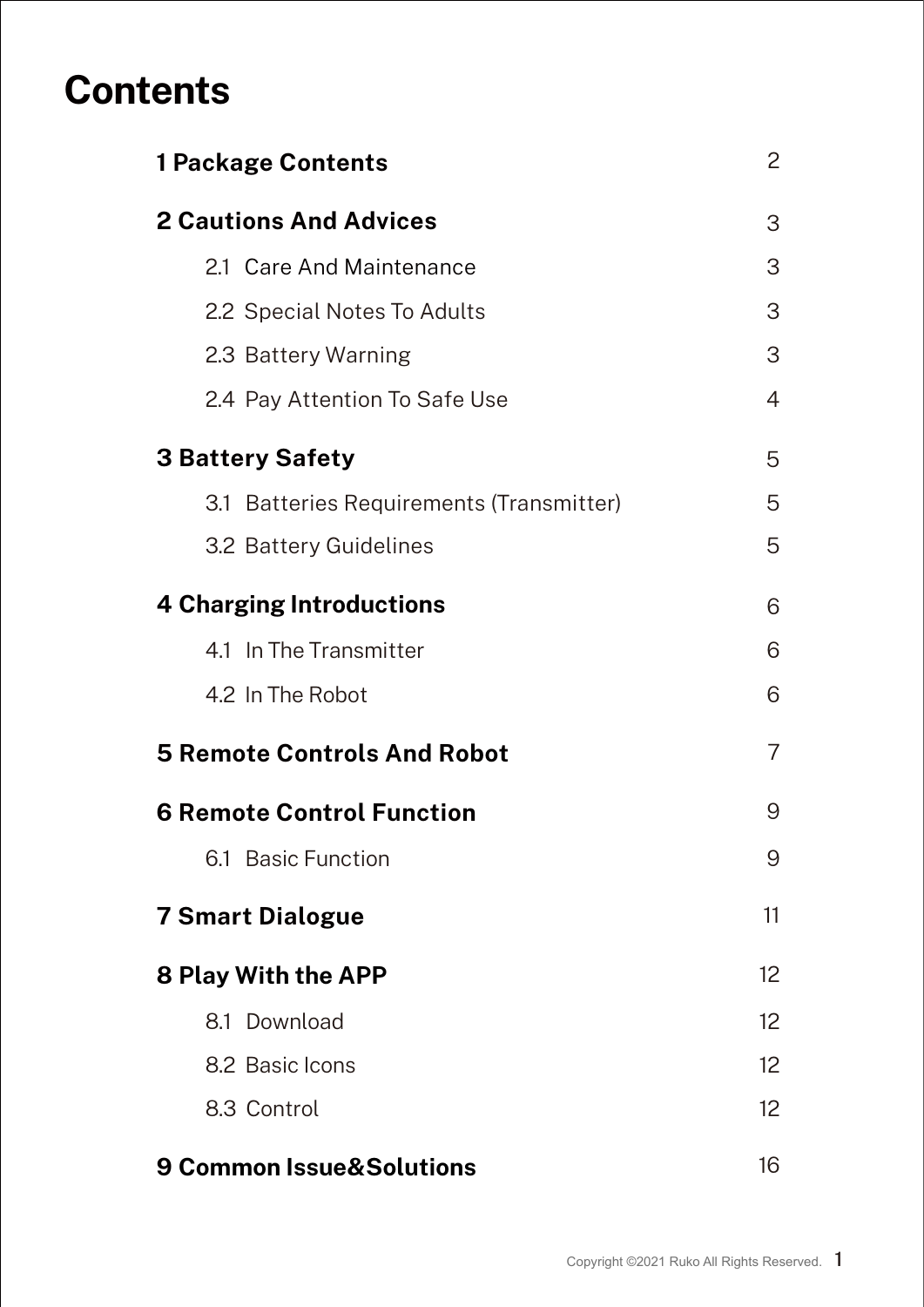**1088** User Manual

## **1 Package Contents**

Robot X 1 Remote Control X 1 (Batteries not included)

Du de

Ruko m

Disclaimer and Safety Guidelines X 1 Quick Start Guide × 1















∷ Quick Start Guid Carle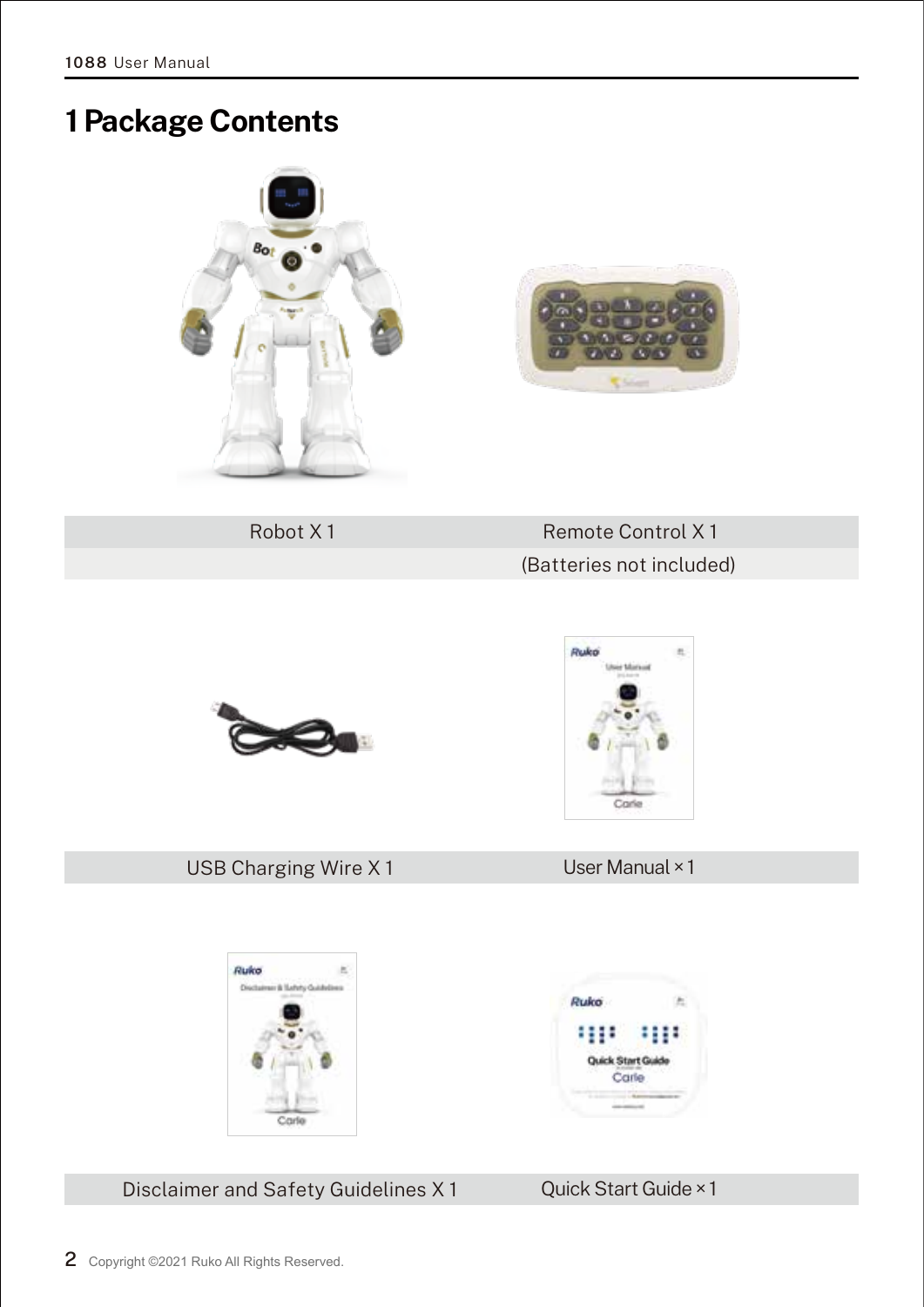## **2 Cautions And Advices**

The crossed-out dustbin symbol indicates that batteries, rechargeable batteries, button cells, battery packs, etc. must not be put in the household waste. Batteries are harmful to health and the environment. Please help to protect the environment from health risks. If the toy is out of use, please use a hammer to break the product to retrieve the battery operated toy or unscrew the battery door for replaceable battery operated toy, then take the battery out from the toy. Dispose of battery inaccordance with your local battery recycling or disposal laws.

**WFFF** 

When this appliance is out of use, please remove all batteries and dispose of them separately.Bring electrical appliances tothe local collecting points for waste electrical and electronic equipment. Other components can be disposed of in domestic refuse.

#### **2.1 Care And Maintenance**

- Always remove batteries from the transmitter when it is not being used for along period of time.
- To clean, wipe the toy gently with a clean cloth.
- Keep the toy away from direct heat.
- Do not submerge the toy into water, this can damage the electr.

#### **2.2 Special Notes To Adults**

- Before first use, read the user's information, and review with your child.
- This toy intended to be used in domestic areas (house and garden) only.
- Assembly should be performed under adult supervision changing batteries/ spare parts, trimming etc.)
- Parental guidance is recommended when installing or replacing batteries.
- Do not change or modify anything on the toy.

#### **2.3 Battery Warnings**

- Non-rechargeable batteries are not to be recharged.
- Rechargeable batteries are to be removed before being charged. (Transmitter only)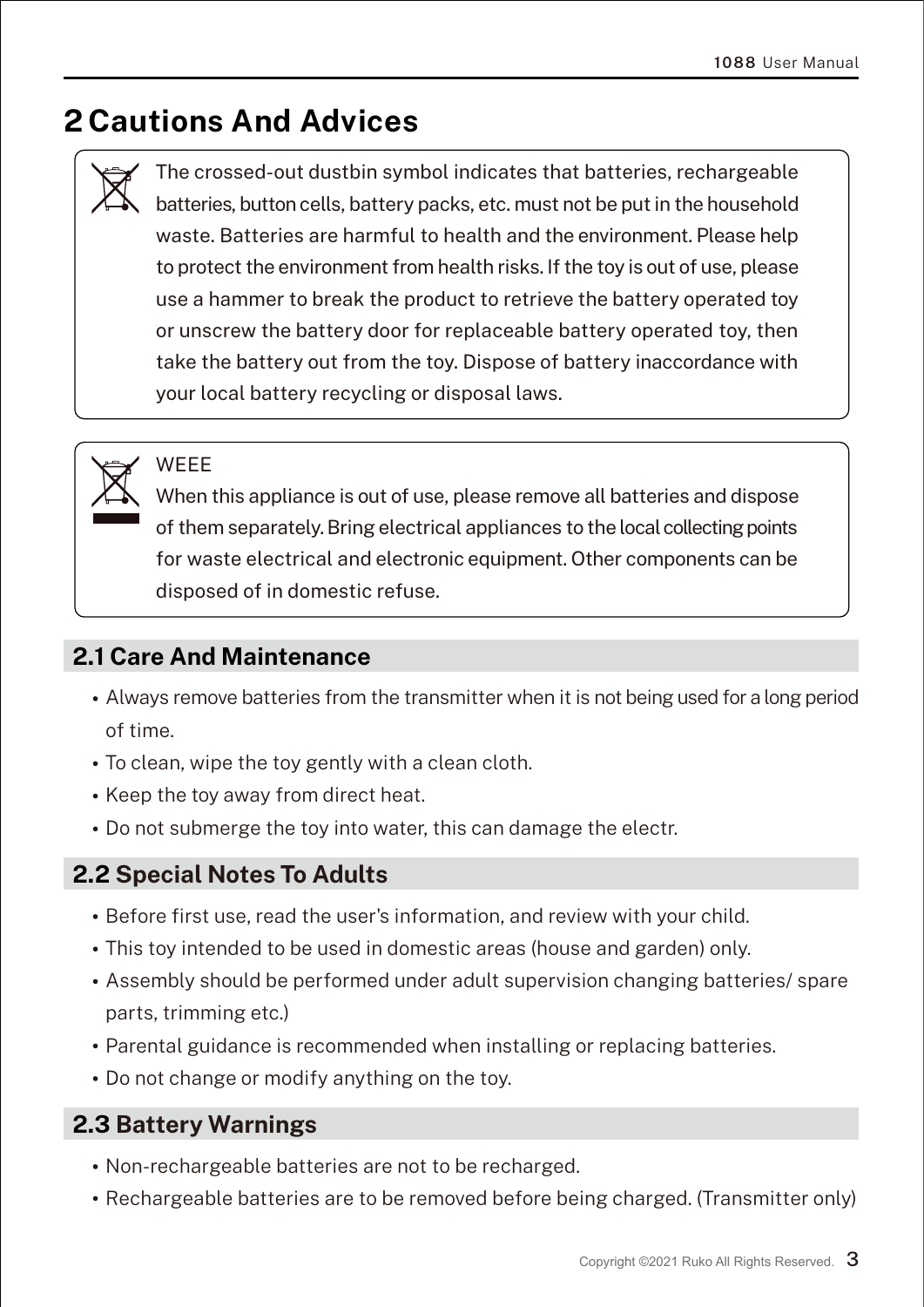- Rechargeable batteries are only to be charged under adult supervision.
- Different types of batteries or new and used batteries are not to be mixed (Transmitter only).
- Only batteries of the same or equivalent type as recommended able to be used.
- Batteries are to be inserted with correct polarity.
- Exhausted batteries are to be removed from the toy and recycled (Transmitter only).
- The supply terminals are not to be short-circuited.
- Do not mix old and new batteries. (Transmitter only).
- Do not mix alkaline, standard (carbon-zinc) or rechargeable (nickel-cadmium) batteries (Transmitter only).

#### **2.4 Pay Attention To Safe Use**

- Do not dispose the battery in fire or heat.
- Do not use or leave the battery near a heat source such as fire or heater.
- Do not strike or throw the battery against hard surface.
- Do not immerse the battery in water, and keep the battery in a cool dry environment.
- When recharging, only use the battery charger specifically for that purpose.
- Do not over-discharge the battery.
- Do not connect the battery to an electrical outlet.
- Do not directly solder the battery or pierce the battery with a nail or other sharp object.
- Do not transport or store the battery together with metal objects such as necklaces, hairpins etc.
- Do not disassemble or alter the battery.
- The battey inside the toy can't be replaced by the user.
- Charge the battery every 6 months.

#### $\sqrt{N}$ Notes:

The toy may malfunction under electrostatic discharge interference. If the toy does not respond, reset it. Use new alkaline batteries in this toy to obtain best performance. This toy must only be used with the recommended charger.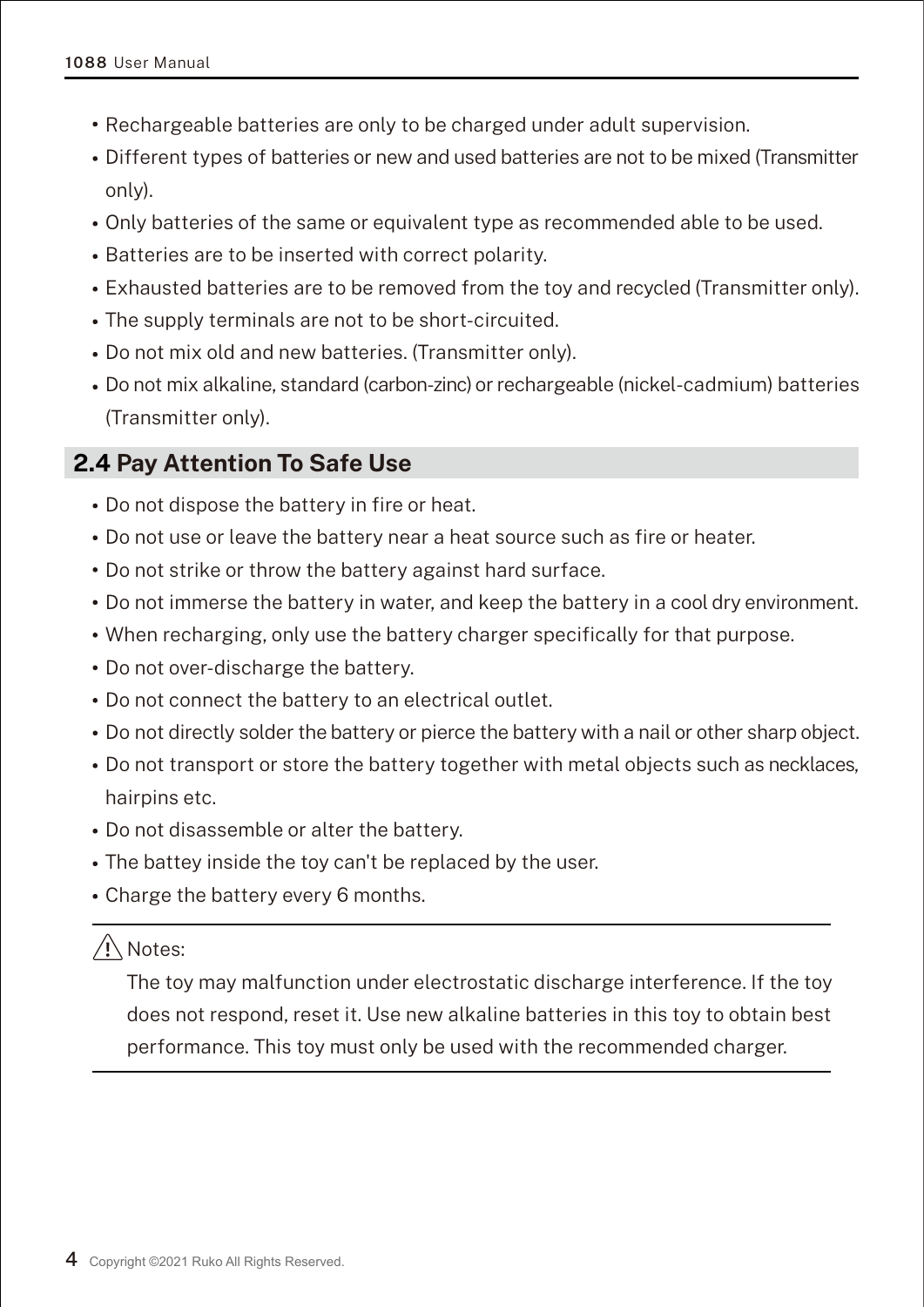$91.5V$  "AA"  $9$  $0$  1.5V "AA"

## **3 Battery Safety**

#### **3.1 Batteries Requirements (Transmitter)**

- Power supply:  $=$  $=$  $=$
- Characteristics: DC 3V
- Ouality and type: 2 x1.5V "AA"/LR6 (not included)

#### **3.2 Battery Guidelines**

• Precautions for charging: Use 5V/2A charging plugs. Fast charging plug exceeding 5V/2A are prohibited.



• It is forbidden to overcharge the battery, please remove charging cable in time after fully charged to avoid damage due to overcharge.

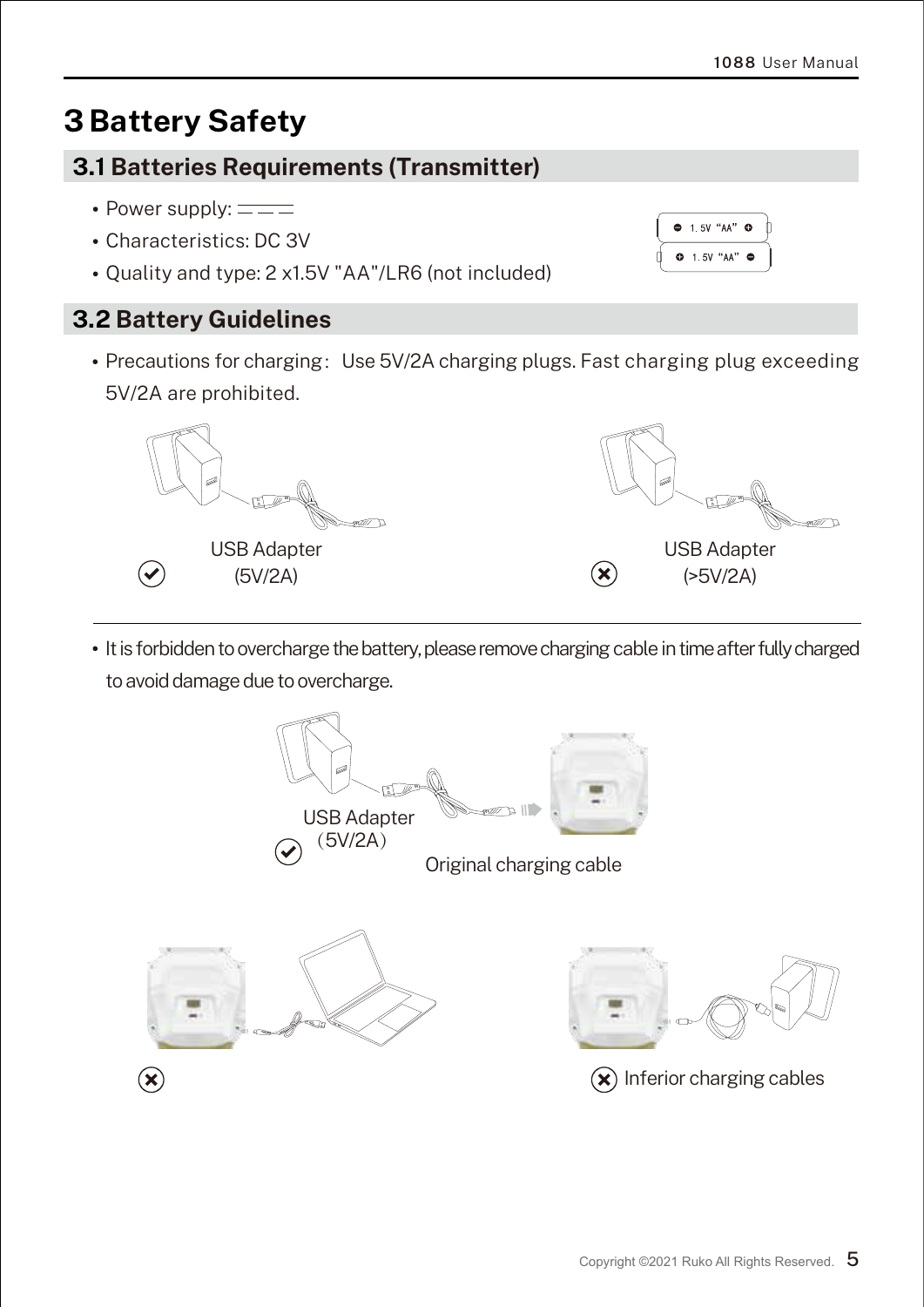## **4 Charging Introductions**

#### **4.1 In The Transmitter**

- Use a philips head screw to open the battery compartment lid of controller.
- Put 2X1.5V AA batteries inside the battery compartment.
- Put the lid back and use a screwdriver to tighten it.
- Switch on the on/off button on the back of the transmitter before using.



#### **4.2 In The Robot**

Robot battery is located in the back of Robot to charge battery, please insert the robot battery is contained and is not replaceable the provided USB charging cable to the robot with any USB port of a powerbank, mobile charger, carchlarger, or computer. Switch off the robot before charging. A light in the robot will be turned on during the charging process; when the robot is fully charged the light will turn off. The charging time is about 2 hours and the playing time is about 2 hours.



 $\sqrt{!}$  Use the charging cable correctly.

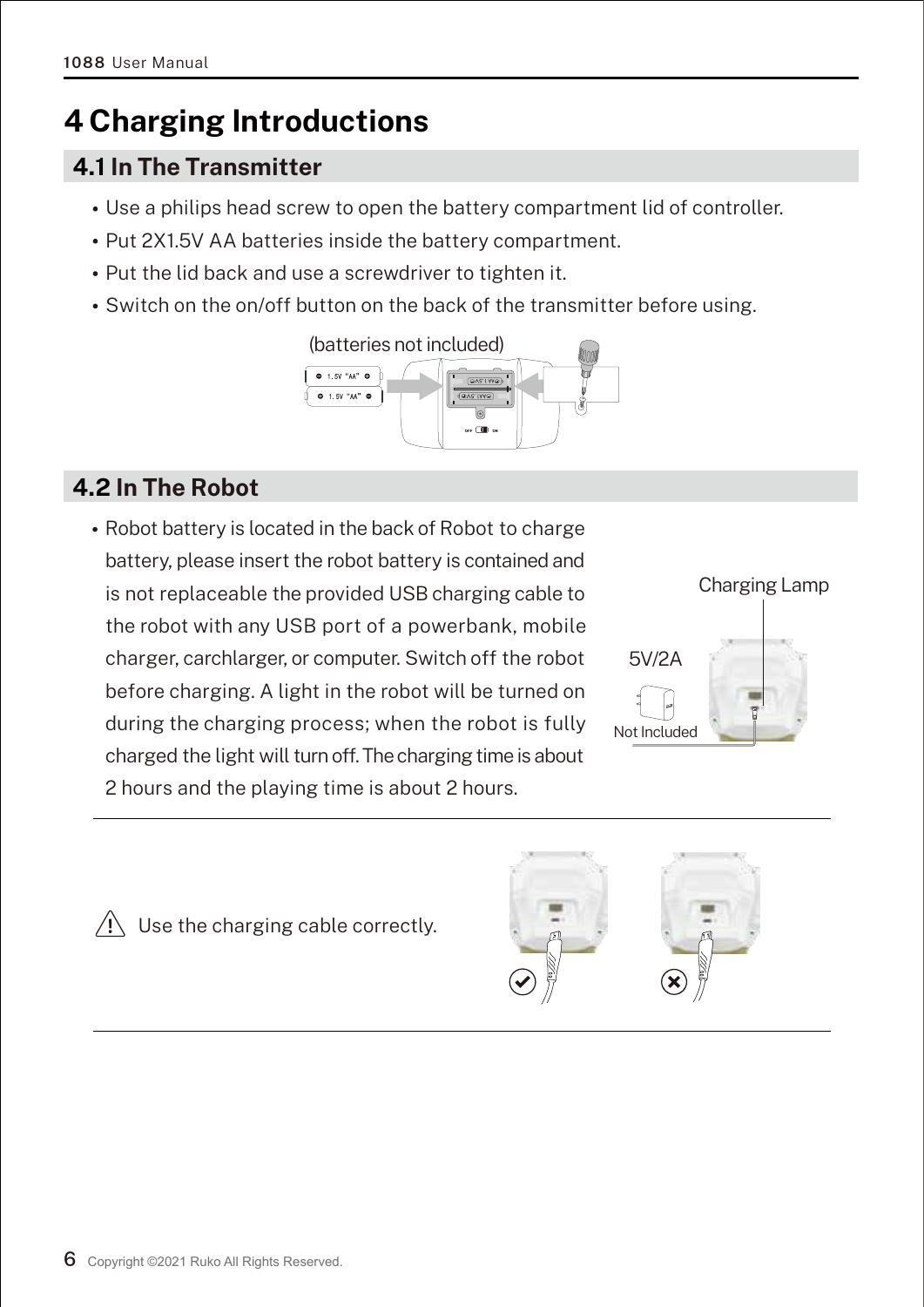

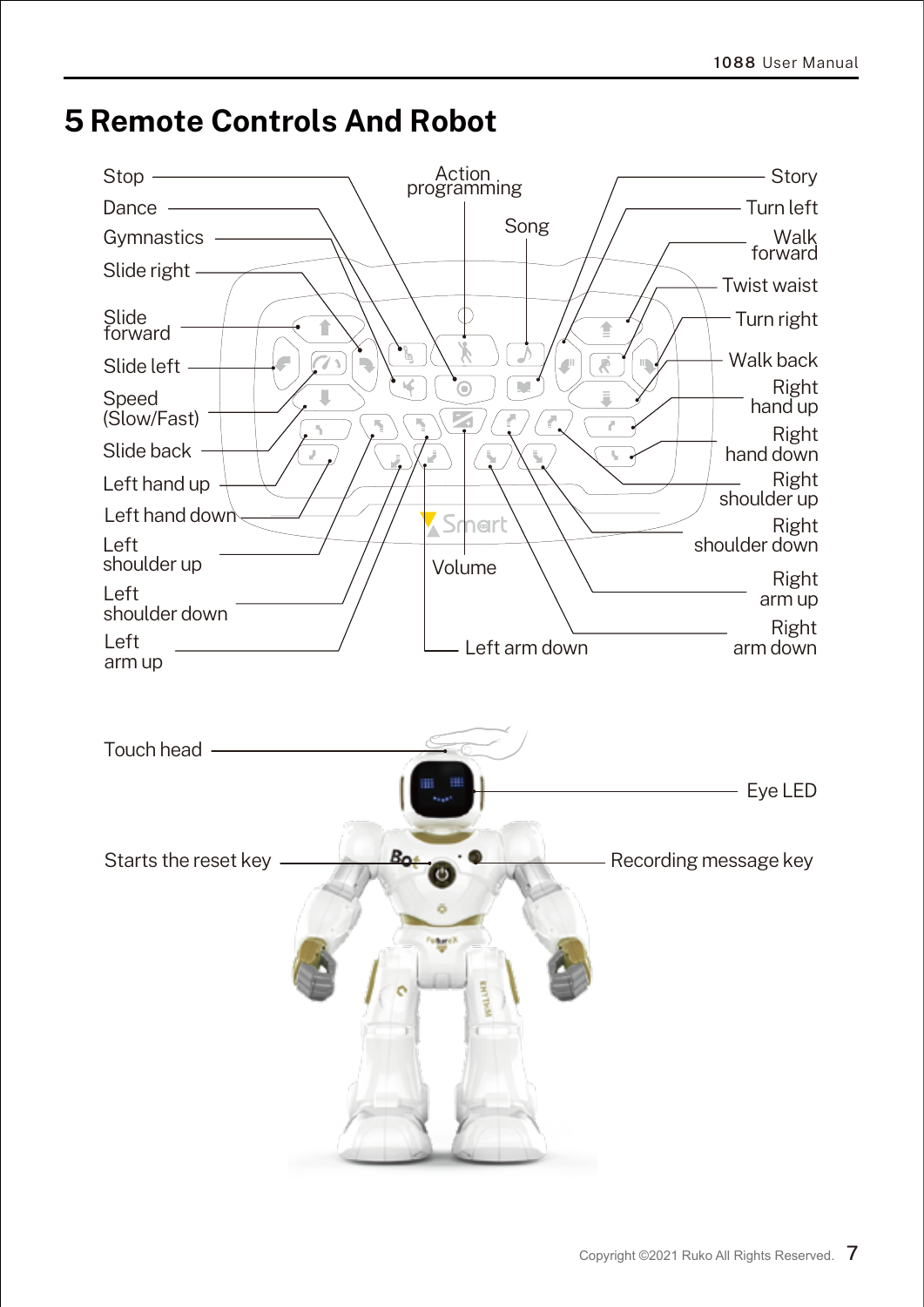Turn ON/OFF

Switch on the ON/OFF button on the back of the robot to start the robot. The robot introduces himself while performing some movements and sounds.

 $\sqrt{N}$  The robot should remain on the floor.

• Standby

The Standby button wakes up the robot or to places it into Standby mode.

Recording/Message

Long press the Recording button on the robot and the robot will start recording after "beep". You can record whatever you want to say, short press the Recording button to end the recording, 15 seconds are the maximum recording time. Press the Message button to play the message recorded.

Touch Sensitive

When you touch the head of the robot, the robot will play for several sound effects for a total of five sounds effects.

• Bluetooth Playback

Open the Bluetooth settings and connect your phone to the device, "JT\_Speaker". The robot will then function as a Bluetooth speaker.







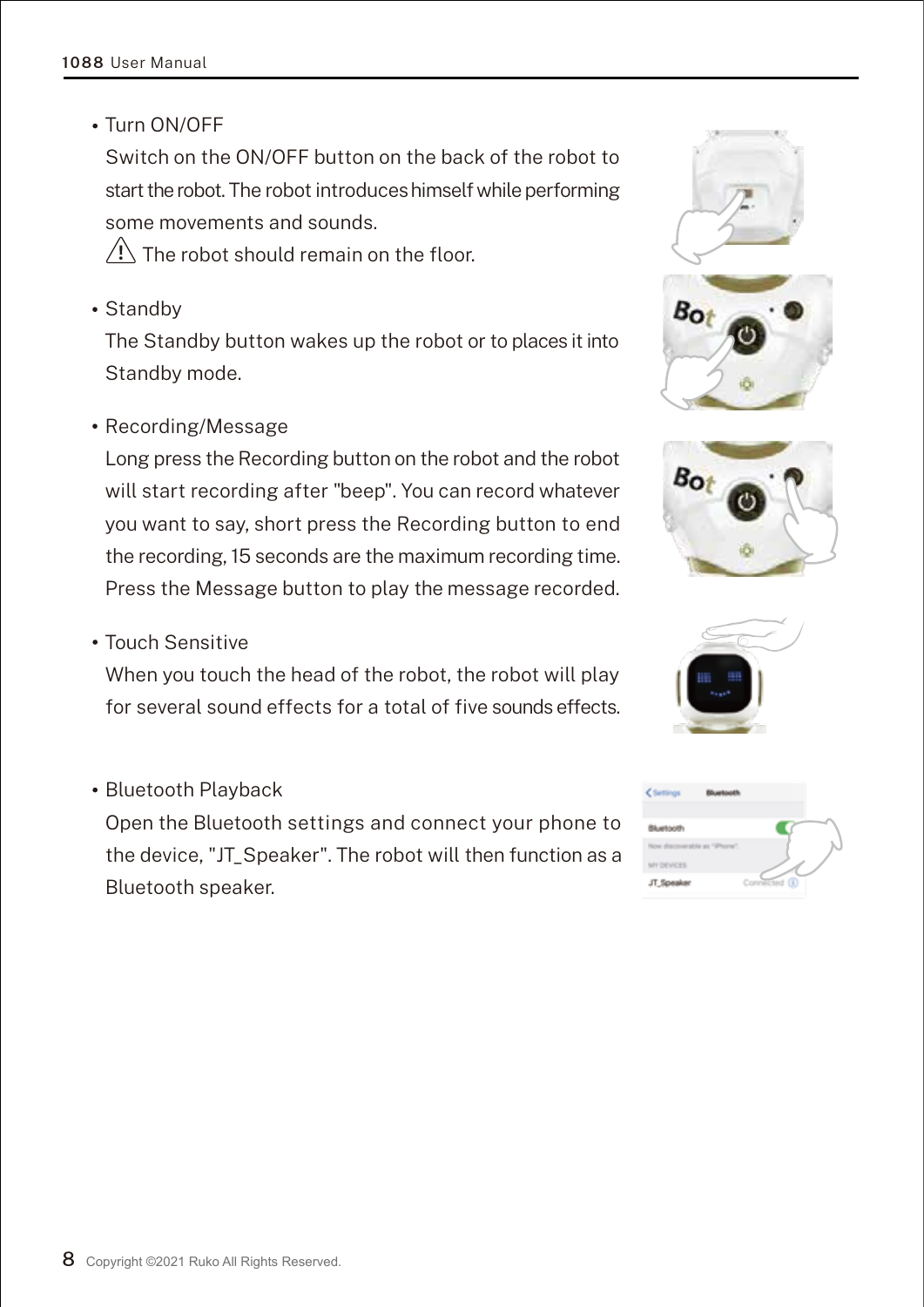## **6 Remote Control Function**

#### **6.1 Basic Function**



Music

Press the "music" button and the robot will perform a dance with music. There are 8 dances in total.

Gymnastics

By pressing the "Gymnastics" button, the robot move around while making sounds. There are two different gymnastics routines. To switch between them, press the "gymnastics" button again.

у°

Action Programming

Press the "Action programming" button until hear a "beep" sound. Up to 50 furictions can be programmed. You can move forward/backward, turn left /right, twist waist, hand up/down,music, gymnastics, song, story. Press the "Action programming" button to perform programmed functions again. Programming is not enough for 50 functions, wait for 5 seconds or press the "Actions programming" button to enter directly.



 $\left\langle \right\vert$  Three buttons in the middle of the remote control are not included in the programming operation.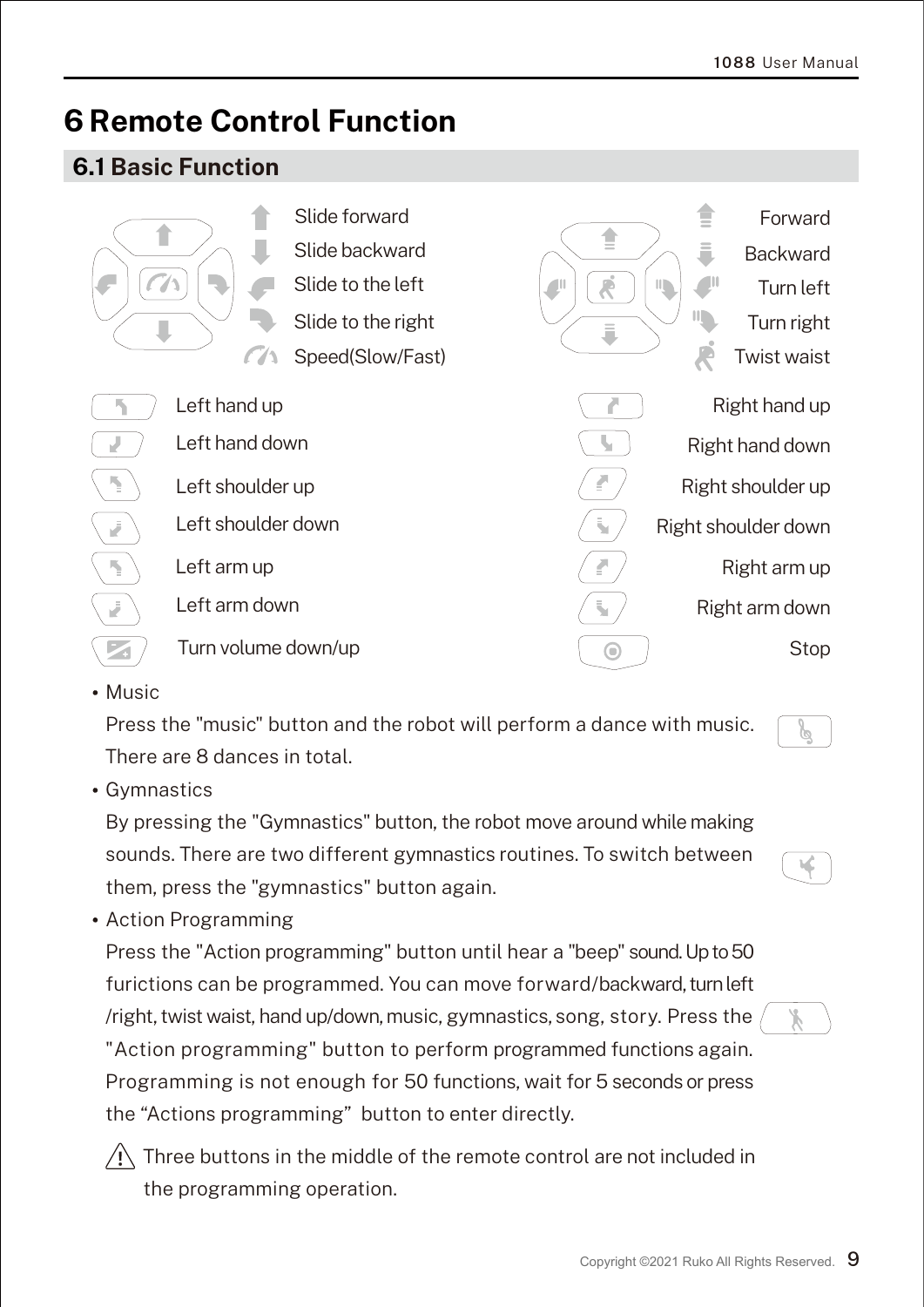• Song

Press the "song" button and the robot will sing a song while moving.

• Story

Press the "story" button, the robot tells a story, there are four stories in all.



 $\sqrt{ }$ 

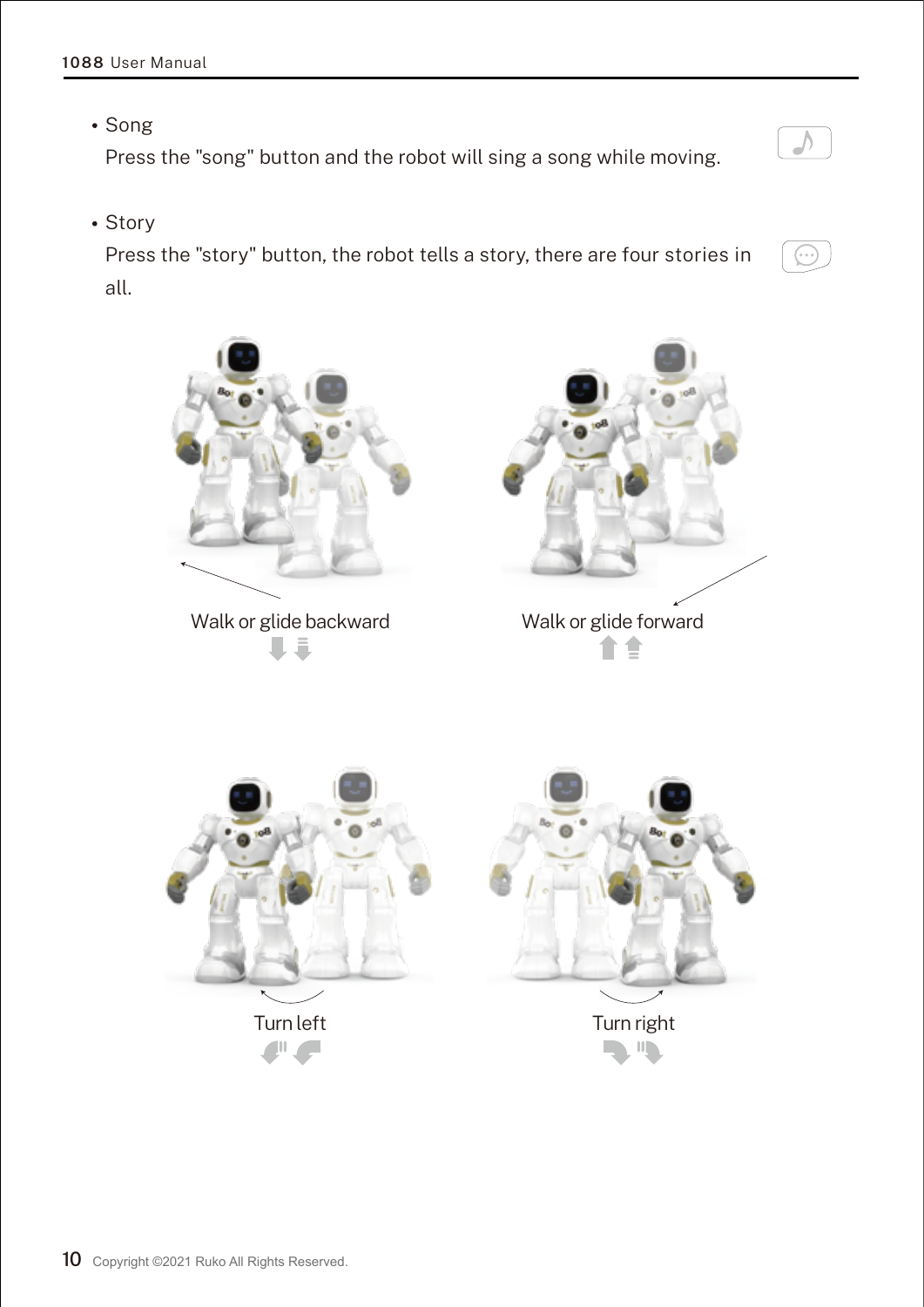## **7 Smart Dialogue**

When the robot is in standby mode, the Voice Dialogue function will be turned on automatically. (Voice commands are available only in standby mode.) The robot will automatically respond to the following commands.

| <b>VOICE COMMAND</b>    | <b>ROBOT RESPONSE</b>                   |  |
|-------------------------|-----------------------------------------|--|
| 1.Hello                 | Hello guys+Left hand up                 |  |
|                         | Mikalila+Spread out its arms            |  |
|                         | You are so cute+Turn around             |  |
|                         | Makesilo+Twist waist                    |  |
| 2.You are so cool!      | Haha, the same to you+turn around       |  |
|                         | Thank you+turn around                   |  |
| 3. Where are you from   | It's a secret+walking                   |  |
|                         | Venus Pologulu+walking                  |  |
|                         | A distant Planet+walking                |  |
| 4.I love you            | Abubabu, lalalala~                      |  |
|                         | <b>I</b> love you, too                  |  |
|                         | Abubu                                   |  |
|                         | OK                                      |  |
| 5.Let's do sports!      | Abubabu, lalalala+do sports with music  |  |
|                         | Come on!                                |  |
| 6.Go forward            | Walk forward                            |  |
|                         | Yes, sir+Slide forward                  |  |
| 7.Go backward           | Walk backward                           |  |
|                         | Yes, sir+Slide backward                 |  |
| 8.Turn left             | Slide to the left                       |  |
|                         | Got it+Turn left                        |  |
| 9.Turn right            | Slide to the right<br>Got it+Turn right |  |
| 10. Twist your waist    | Twist waist with music 1                |  |
|                         | Twist waist with music 2                |  |
|                         | Moving shoulders                        |  |
| 11. Move your shoulders | <b>Moving shoulders</b>                 |  |
|                         | No problem+song 1                       |  |
| 12.Sing a song          | Aha, It's show time+song 2              |  |
|                         | Bulubabulagu+song 3                     |  |
|                         | Great! Here we go!+dance 1              |  |
| 13.Dance for me         | Music+dance 2                           |  |
|                         | Hah, good idea+dance 3                  |  |
|                         | Bye-bye+Go into sleep mode              |  |
| 14.Goodbye              | OK, see you+Go into sleep mode          |  |
|                         | Salala+Go into sleep mode               |  |
|                         | Hu~~+Go into sleep mode                 |  |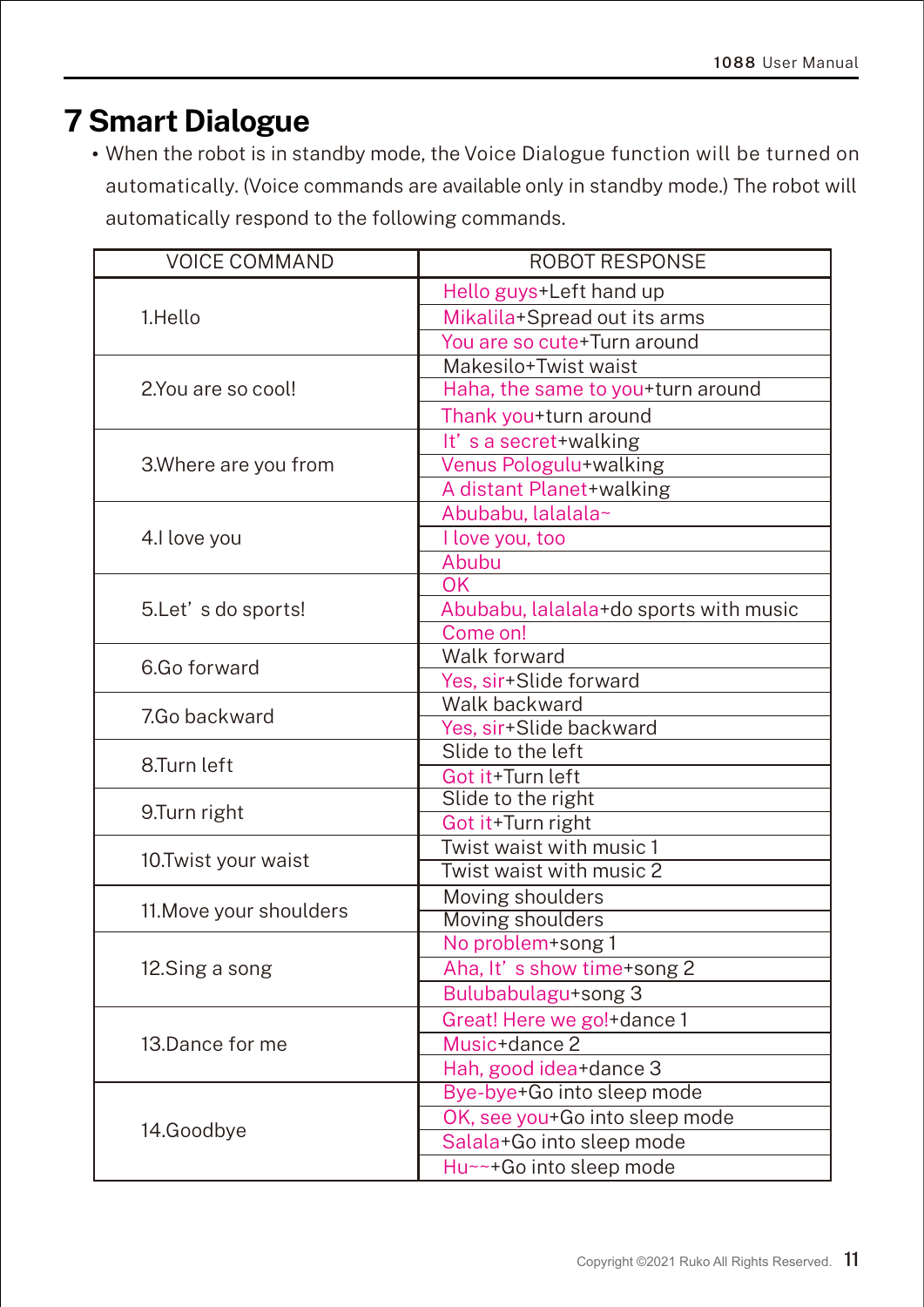## **8 Play With The APP**

#### **8.1 Download**

• Scan the applicable QR code for your operating system, download and install the application.

 $\sqrt{N}$  APP is compatible from Android 4.3 or IOS 8.0 and up.

#### **8.2 Basic Icons**

SETTING

Open Carle APP, click the Settings button at the top right of the screen to select the languages.

CONNECT

Turn on Bluetooth in your mobile phone then switch on the robot. Click CONNECT and connect a Bluetooth device named "JT\_XXXX". Bluetooth Playback cannot be used when this Bluetooth is connected.

• LAUNCH

Click LAUNCH, there has three modes: CONTROL, PROGRAM and CONTENT, you can use your mobile phone as if were a controller.

 $-HFI P$ 

Below you may find a quick guide for the main functions.



#### **8.3 Control**

G-Sensor Mode

You can steer the robot by tilting the device in the desired direction. On both sides of the sliding direction as shown in the robot, the robot will make the corresponding action.

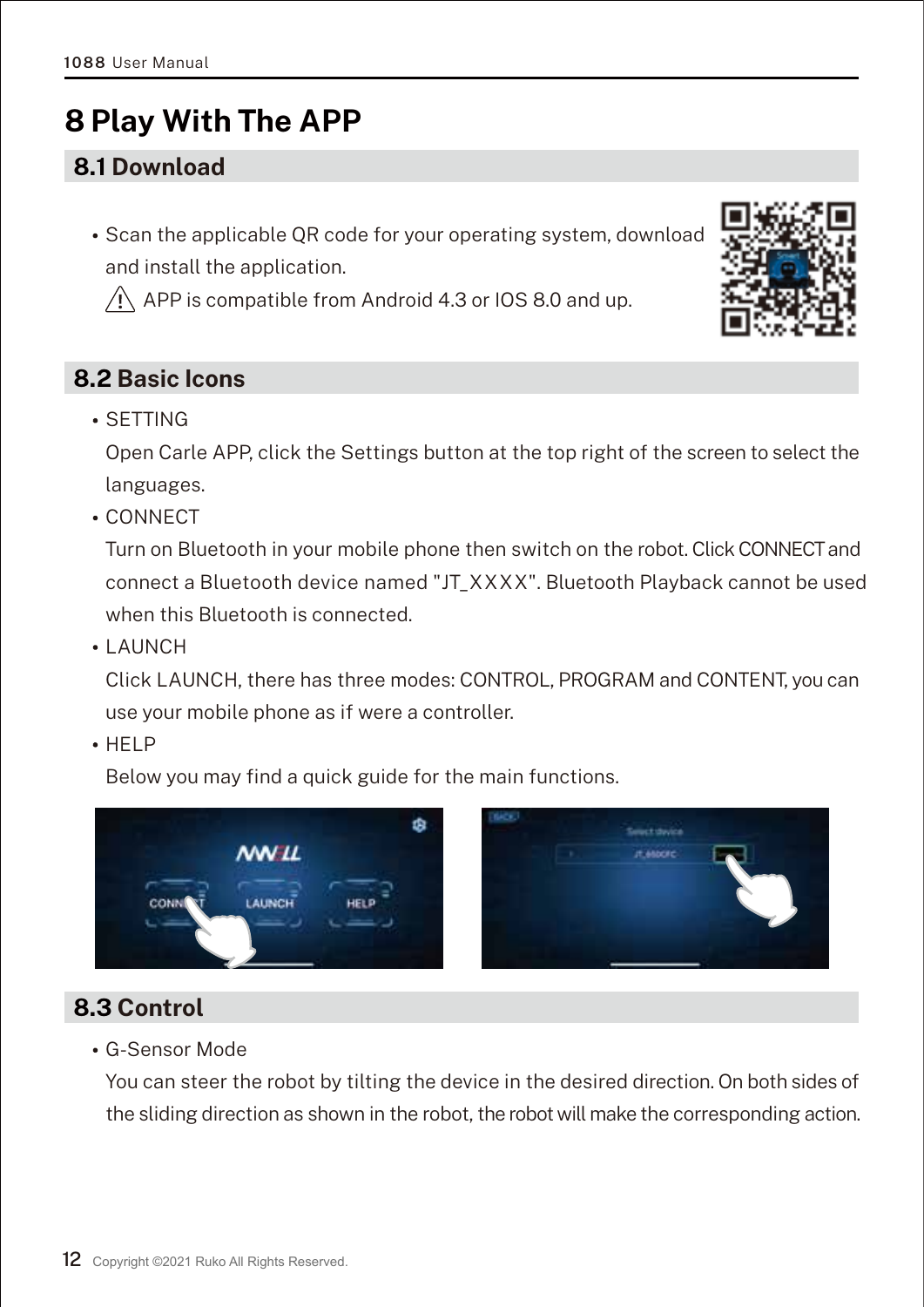



Action reset **Shrug** Switching action Forward, Backward, Turn right, Turn left



Hand-Control Mode



#### PROGRAM

There are 58 actions to choose from. When you choose the actions in blue background, the robot will perform them one by one; When you choose the actions in red background, the robot will perform them at the same time. Click one of the selected actions on the right, and then select the new actions to insert on the left.

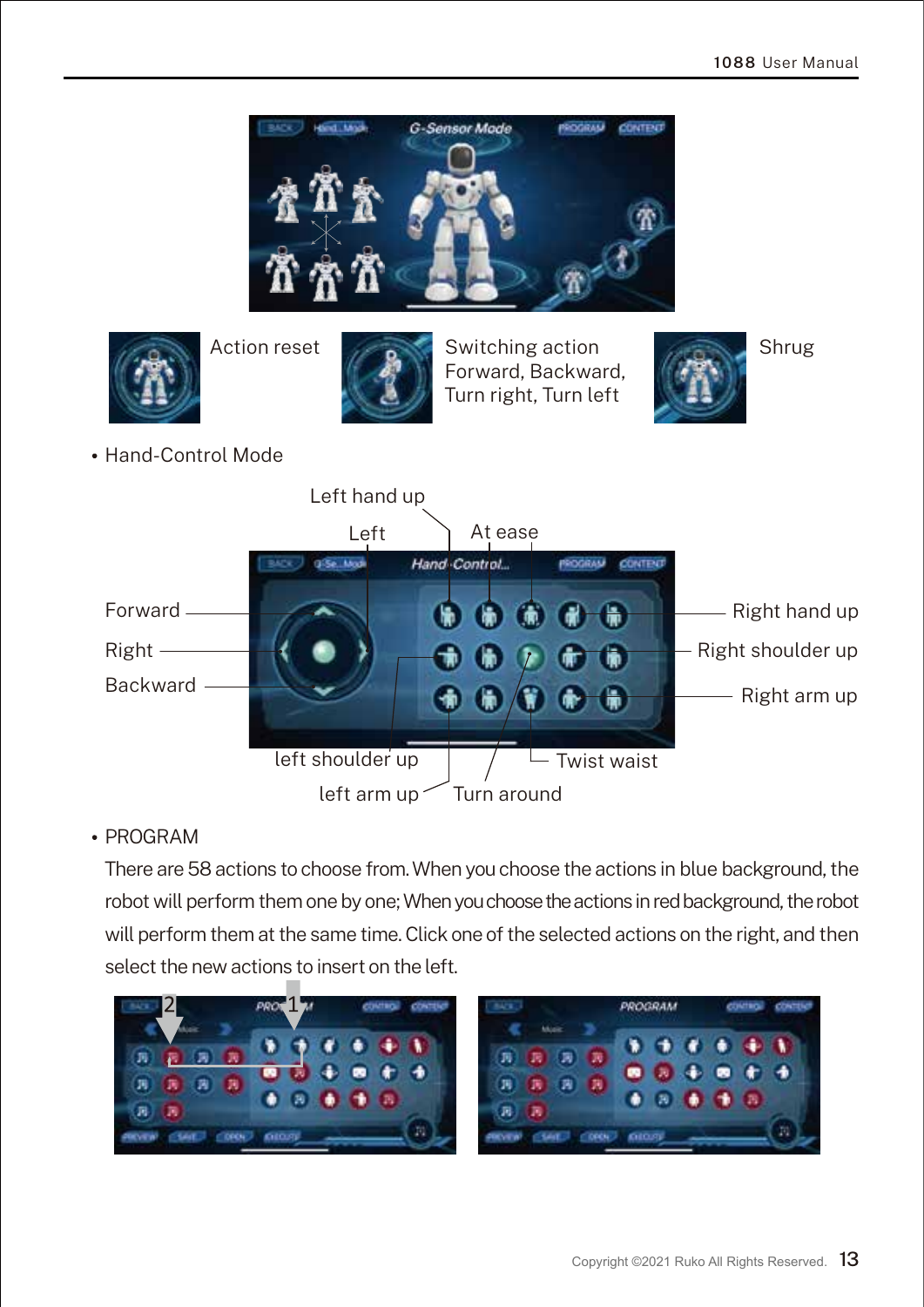By pressing a selected action on the right for a few seconds, you can delete the actions you don't need.







Left or right switch action programming: Left hand, Right hand, Move, Expression, Music.



Click this option to preview the selected actions in the lower right corner.



Click this option to save the selected actions in memory.



Click this option to select or delete the saved program.



Click this option to perform actions.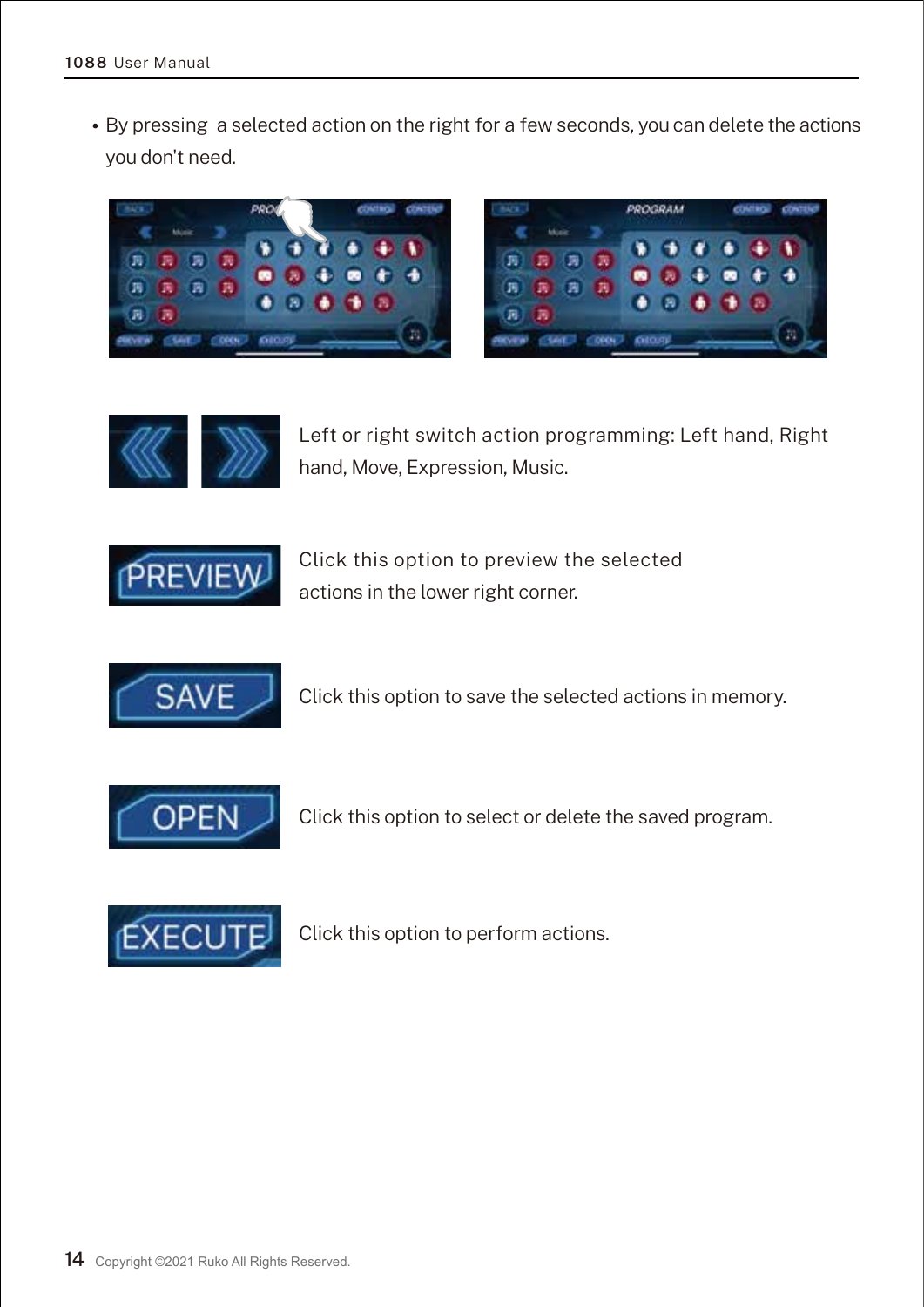CONTENT

GYMNASTICS: There are two different gymnastics. STORY: There are 4 different stories in total. VOLUME: There are three levels of volume. DANCE MUSIC: There are 8 different dances. MUSIC: There are 10 different music.



#### Safety Precautions With Batteries

1 The battery cannot be removed or replaced

2.It is recommended to use a 5V 2A rated charger, or it may shorten the lifespan of the batteries

3 Please regularly check the charger wire, plug, shell and other parts to see if these parts are damaged. When the damage is found, please stop using it.

4. Avoid short circuit and do not disassemble or throw the battery into fire

5. This product contains electronic components , please do not place it near humid high temperature environment and flammable objects. 6 The exhausted battery should be taken out of the toy

7. When not using the machine for a long time, please turn off the power switch after the battery is fully charged

#### **Tips**

1 This product is not suitable for children under 3 years old. 2 The battery must be charged under adult supervision. 3 All pictures shown are for illustration purpose only. Actual product may vary due to product enhancement.

- 
- $\begin{minipage}[t]{. \begin{subarray}{l} \begin{subarray}{l} \textbf{UK} & \textbf{1} & \textbf{0} & \textbf{0} & \textbf{0} & \textbf{0} & \textbf{0} & \textbf{0} & \textbf{0} & \textbf{0} & \textbf{0} & \textbf{0} & \textbf{0} & \textbf{0} & \textbf{0} & \textbf{0} & \textbf{0} & \textbf{0} & \textbf{0} & \textbf{0} & \textbf{0} & \textbf{0} & \textbf{0} & \textbf{0} & \textbf{0} & \textbf{0} & \textbf{0} & \textbf{0$
- ES: 1088 robot: batería lipo de 3,7 V 600 Mah (incluida): Controlador: batería AA \* 2 (no incluida)<br>• No utilice productos de la misma banda de frecuencia a corta distancia al mismo tiempo para evitar que las señales<br>de
- DE: 1888 Robiter, 37 V-600 mAN Lipobatterie (im Lieferumfang enthalten): Controller: AA \* 2 Batterie<br>• Bitte verworden Sie Produkte desselben Frequenzbandes nicht gleichzeitig im Nahbereich, um zu vermeiden, dass<br>• Funks
- The Hostel USB Salteria (ips 277 600 M) and the Controller batteria AA \* 2 (non incluse)<br>The Hostel USB Salteria (ips 277 600 M) and the USB Salteria and the USB Salteria (inclusion of the Salteria Controller Controller Co

UK/REP Name: Sea&Mew Accounting Ltd Address:Electric Avenue Vision 25, London, Enfield EN3 7GD EC/REP Name: Sea&Mew Consulting GmbH Address: Mittenhuber Straße 4, 92318 Neumarkt

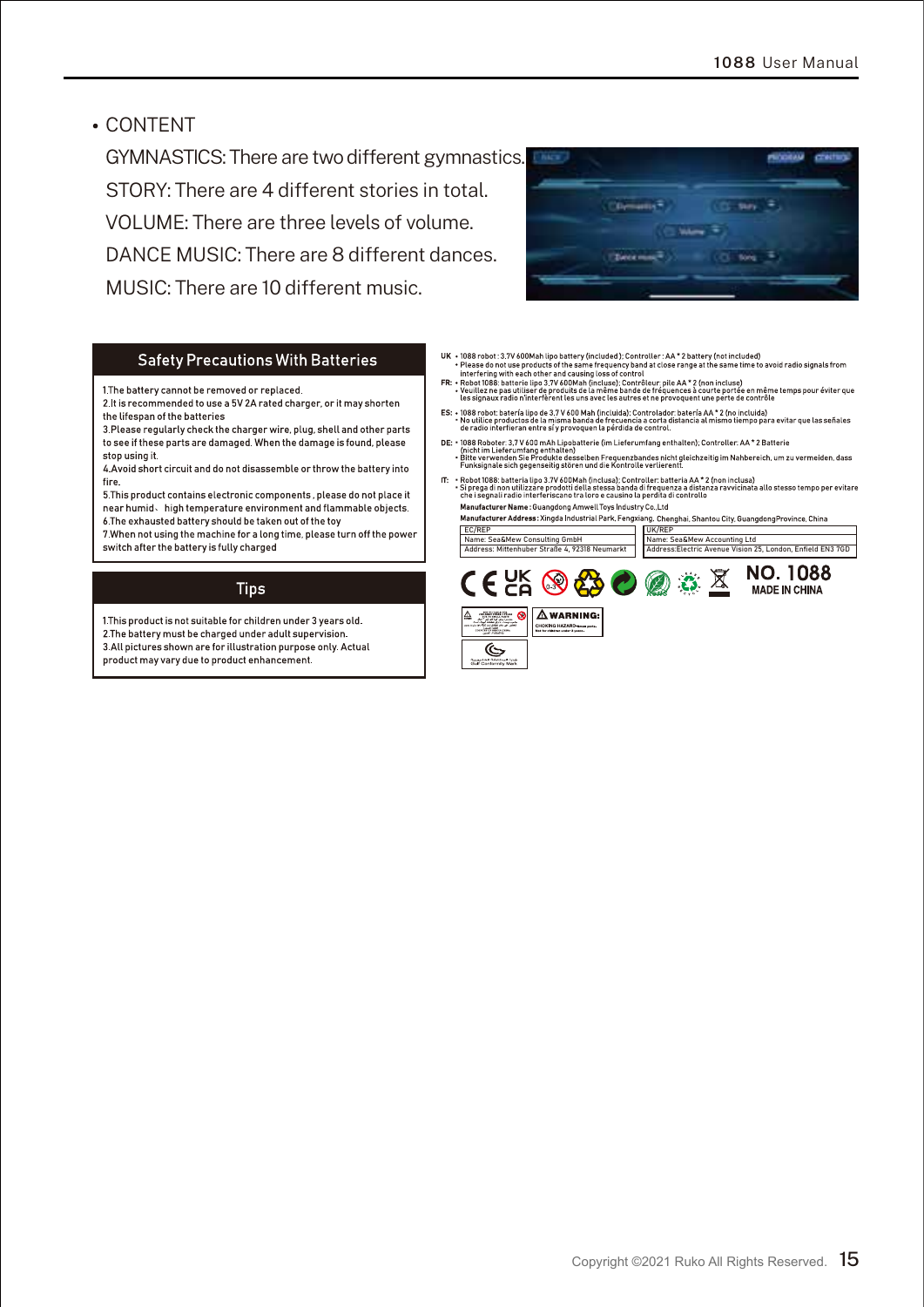## **9 Common Issue & Solutions**

| Problem cause                           | Solution                                                                           |  |  |
|-----------------------------------------|------------------------------------------------------------------------------------|--|--|
| Remote control cannot control the robot | 1. Check if the remote control has power                                           |  |  |
|                                         | 2.Can not be used under strong light                                               |  |  |
|                                         | 3. Need to aim at the robot head to control                                        |  |  |
|                                         | 4. Only be controlled at a distance of 3-5 meters without                          |  |  |
|                                         | any obstructions                                                                   |  |  |
| Automatic shutdown sleep                | 1. Robot will be reminded if the battery is low,                                   |  |  |
|                                         | please charge it in time                                                           |  |  |
|                                         | 2. Robot will automatically sleep if it hasn't been                                |  |  |
|                                         | operated for a long time                                                           |  |  |
| Can not charge                          | Use the correct data cable and charger                                             |  |  |
| Voice can not be recognized             | 1. Voice commands that did not follow the                                          |  |  |
|                                         | instructions                                                                       |  |  |
|                                         | 2. Voice pronunciation is not standard or speaking                                 |  |  |
|                                         | speed is too fast                                                                  |  |  |
|                                         | 3. The robot is running (need to stop to recognize                                 |  |  |
|                                         | voice commands)                                                                    |  |  |
|                                         | 4. Noisy environment                                                               |  |  |
| Wheel unable to walk                    | 1. Whether there is any foreign matter (hair, dust, etc.)                          |  |  |
|                                         | on the bottom of the wheel                                                         |  |  |
|                                         | 2. Whether it can be turned, check whether the gear                                |  |  |
|                                         | is faulty                                                                          |  |  |
| Can not connect to APP                  | 1. Bluetooth is not turned on, APP is Bluetooth                                    |  |  |
|                                         | connection, *not WiFi                                                              |  |  |
|                                         | 2. Whether it is connected to the wrong Bluetooth,                                 |  |  |
|                                         | one is a Bluetooth Playback (named "JT_Speak-                                      |  |  |
|                                         | er"), and the other is a Bluetooth APP (named                                      |  |  |
|                                         | "JT_xxxx") control                                                                 |  |  |
|                                         | 3. Need to wake up and connect app again                                           |  |  |
| Can not recording                       | 1. Did not hold down the record button                                             |  |  |
|                                         | 2. Did not follow the playback instructions                                        |  |  |
|                                         | *Do not play with robots in high places (tables, sofas, beds, uneven places, etc.) |  |  |